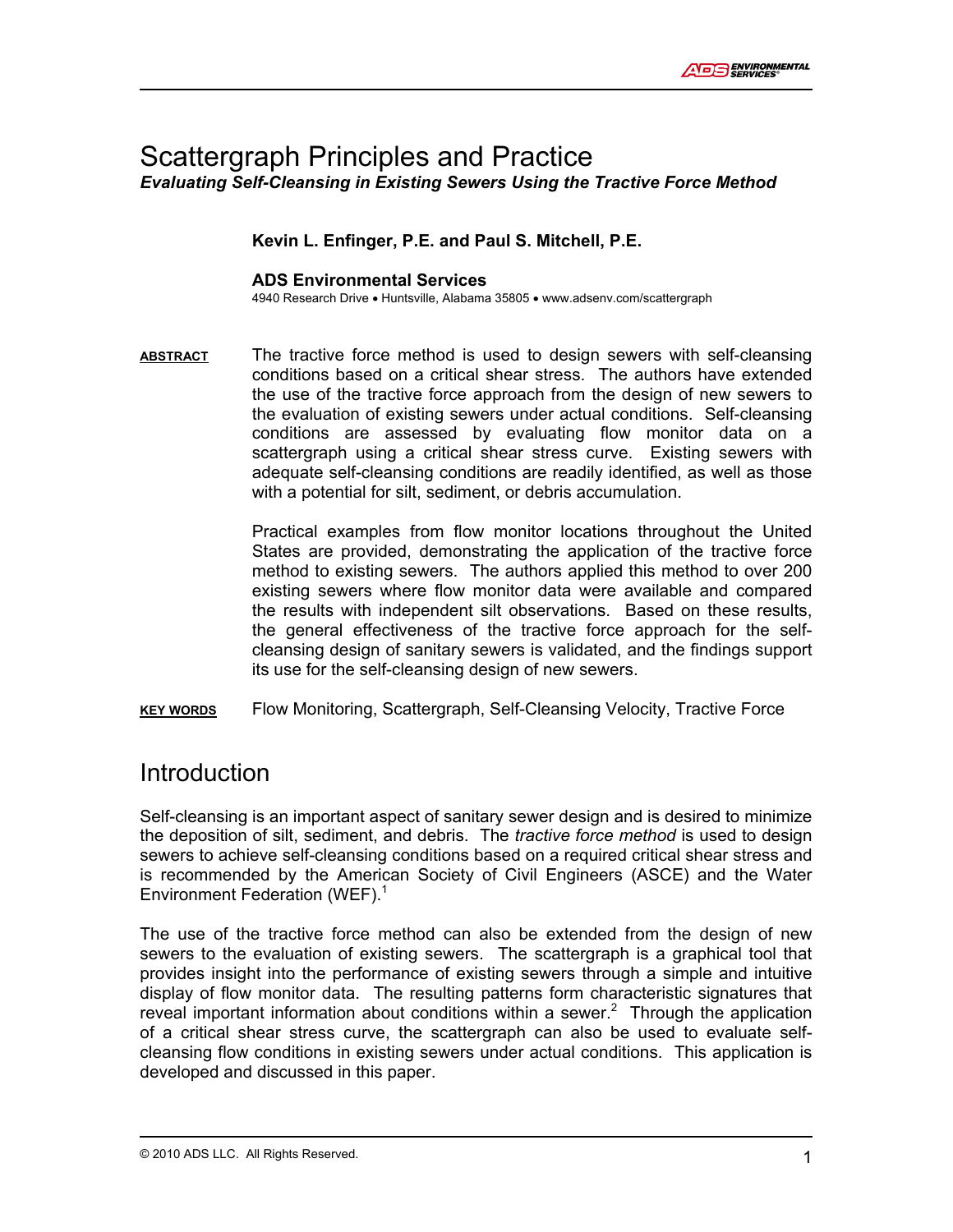## Shear Stress

Self-cleansing conditions within a sewer are directly related to shear stress. As wastewater flows within a sewer, it exerts an average boundary shear stress, or *tractive force*, on the sewer, as described in Equation (1).

$$
\tau = \gamma RS \tag{1}
$$

| where: | $\tau$ | = average shear stress, $\text{lb/ft}^2$  |
|--------|--------|-------------------------------------------|
|        |        | = specific weight of water, $lb/ft3$      |
|        | R      | = hydraulic radius, ft                    |
|        |        | $S = slope of the energy gradient, ft/ft$ |

Flow conditions are classified as self-cleansing when the actual shear stress  $(\tau)$  is greater than or equal to a specified critical shear stress  $(\tau_c)$  at a defined frequency of occurrence.<sup>1</sup>

The critical shear stress needed to maintain self-cleansing conditions depends on the characteristics of the wastewater solids. Observations of these characteristics from wastewater in the United Kingdom are provided in Figure 1, as reported by Butler, May, and Ackers.<sup>3</sup>

| Solids Type |                    | <b>Transport Mode</b> | Median Size d <sub>50</sub> |                                                       |      | Specific Gravity |          |      |
|-------------|--------------------|-----------------------|-----------------------------|-------------------------------------------------------|------|------------------|----------|------|
|             |                    |                       |                             | mm                                                    |      |                  |          |      |
|             |                    |                       | Low                         | $\alpha$ , and $\alpha$ , and $\alpha$ , and $\alpha$ | Hiah |                  | Low High |      |
|             | Sanitary           | Suspension            | 0.01                        | 0.04                                                  | 0.06 | 1.01             | 1.40     | 1.60 |
|             | <b>Storm Water</b> | Suspension            | 0.02                        | 0.06                                                  | 0.10 | 1.10             | 2.00     | 2.50 |
|             | Grit               | Bedload               | 0.30                        | 0.75                                                  | 1.00 | 2.30             | 2.60     | 2.70 |

Note that solids with a smaller size and a lower specific gravity are transported in suspension within the wastewater, while solids with a larger size and a higher specific gravity are more likely to be transported as bedload along the invert of the sewer. Consequently, if the average shear stress is sufficient to transport a *design particle* as bedload, then all smaller particles will also be effectively transported, either in suspension or as bedload. Therefore, the design particle recommended as the basis for self-cleansing sewer design using the tractive force method is a 1.0-mm grit particle with a specific gravity of  $2.70<sup>1</sup>$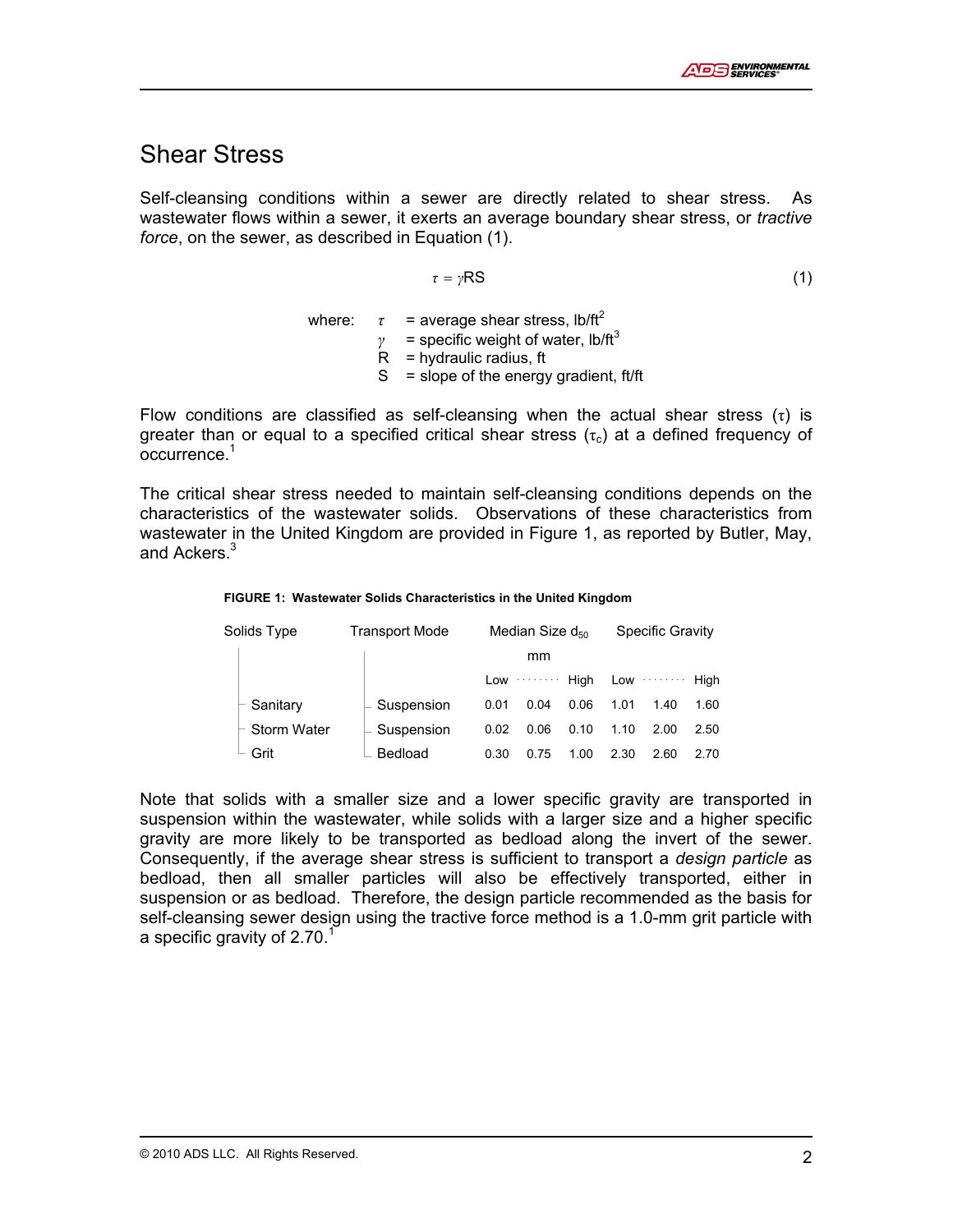Raths and McCauley have previously investigated the critical shear stress needed to transport grit particles of various sizes as bedload within a sewer. $4$  Their results are summarized in Equation (2) and indicate that a critical shear stress of 0.0181 lb/ft<sup>2</sup> is required to transport the recommended design particle.<sup>5</sup>

$$
\tau_{\rm c} = 0.0181(D_{\rm p})^{0.277} \tag{2}
$$

where:  $\tau_c$  = critical shear stress, lb/ft<sup>2</sup>  $D_p$  = nominal diameter of design particle, mm

The critical shear stress can be related to flow velocity using a simple algebraic rearrangement to express Equation (1) in terms of the slope of the energy gradient associated with a specified critical shear stress as shown in Equation (3).

$$
S = \frac{\tau_c}{\gamma R}
$$
 (3)

where:  $S = slope of the energy gradient, ft/ft$  $\tau_c$  = critical shear stress, lb/ft<sup>2</sup> *γ* = specific weight of water, lb/ft<sup>3</sup>  $R = h$ ydraulic radius, ft

The critical shear stress is then incorporated into the Manning Equation by substituting Equation (3) into Equation (4) as shown in Equation (5) and simplified in Equation (6) to express a self-cleansing flow velocity associated with a specified critical shear stress as a function of flow depth  $(d)$ .<sup>6</sup>

$$
v = \frac{1.486}{n} R^{2/3} S^{1/2}
$$
 (4)

$$
v_{sc} = \frac{1.486}{n} R^{2/3} \left(\frac{\tau_c}{\gamma R}\right)^{1/2}
$$
 (5)

$$
V_{sc} = \frac{1.486}{n} R^{1/6} \left(\frac{\tau_c}{\gamma}\right)^{1/2}
$$
 (6)

- where:  $v = flow$  velocity, ft/s
	- $v_{\rm sc}$  = self-cleansing flow velocity, ft/s
	- n = roughness coefficient
	- $R =$  hydraulic radius, ft
	- $S = slope of the energy gradient, ft/ft$
	- $\tau_c$  = critical shear stress, lb/ft<sup>2</sup>
	- *γ* = specific weight of water, lb/ft<sup>3</sup>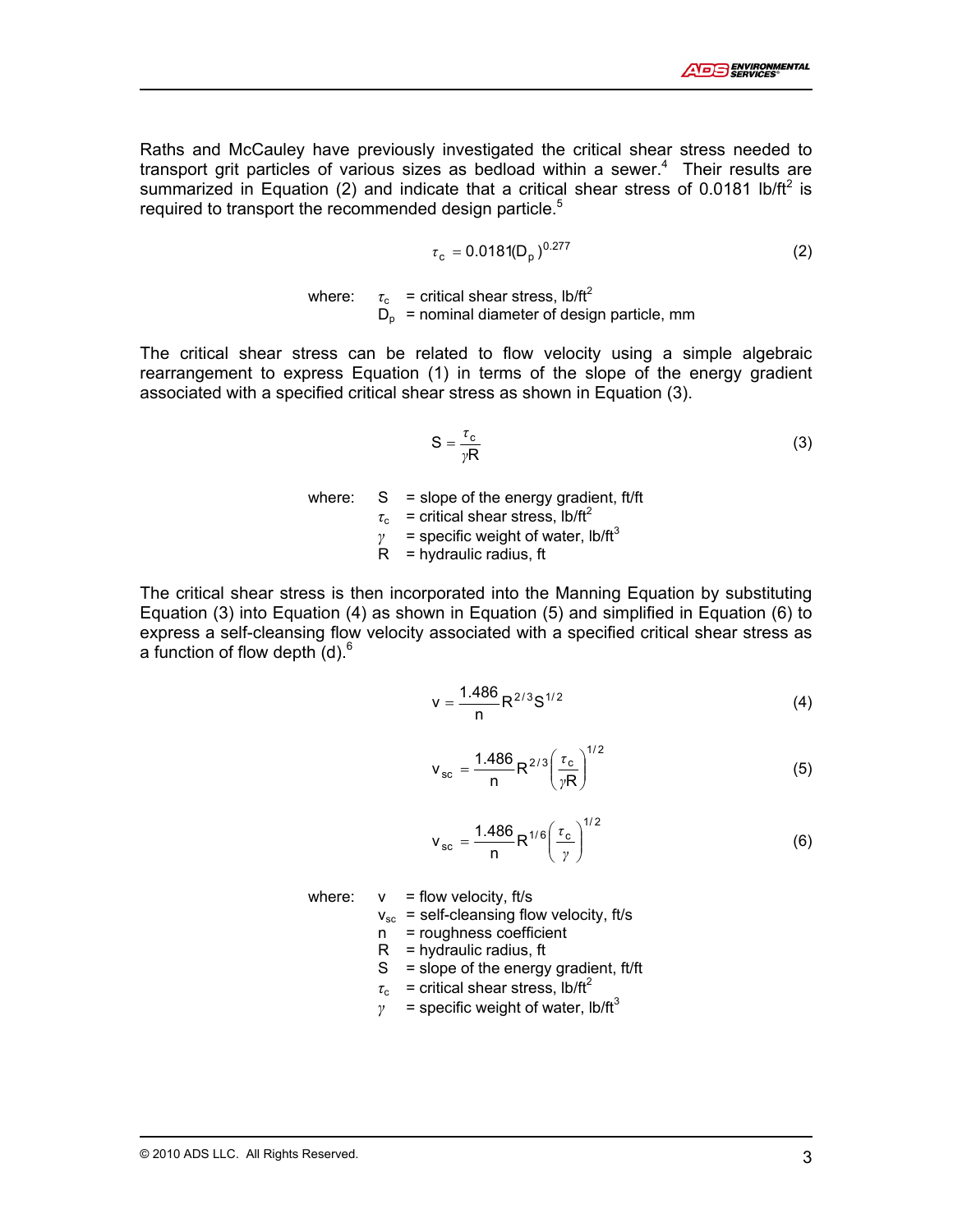Self-cleansing conditions defined by the tractive force method can be illustrated using a critical shear stress curve by solving Equation (6) for  $0 < d \le D$  and plotting the results on a scattergraph.<sup>7</sup> The result is shown in Figure 2.



FIGURE 2: Scattergraph with Critical Shear Stress Curve

Self-cleansing is achieved when flow conditions occur to the right of the critical shear stress curve at a defined frequency of occurrence. Otherwise, self-cleansing is not achieved, and silt, sediment, and debris accumulation are likely to occur. An example is provided on the following page to demonstrate the construction of a critical shear stress curve on a scattergraph.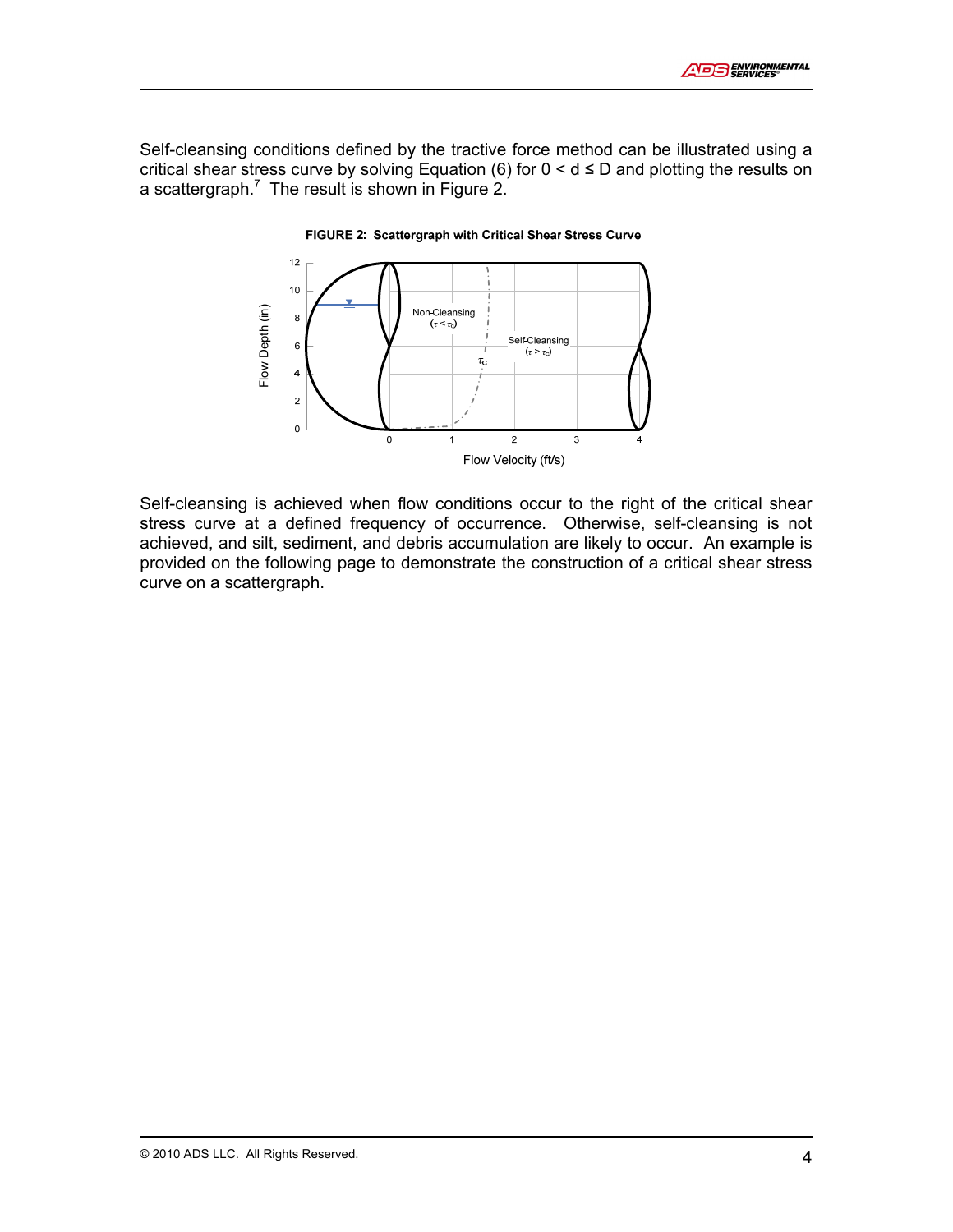**EXAMPLE** Construct a critical shear stress curve on a scattergraph for a 24-in sewer where  $\tau_c$  = 0.0181 lb/ft<sup>2</sup>.

*Solution*

Use Equation (6) to calculate v for  $0 < d \le D$ . For this example, assume n = 0.013 and  $\gamma$  = 62.3 lb/ft<sup>3</sup>.

For a circular sewer, $8$ 

| D.                                  |    |          |                 |      |      |                       |
|-------------------------------------|----|----------|-----------------|------|------|-----------------------|
|                                     | d  | $\theta$ | A               | Ρ    | R    | <b>V<sub>SC</sub></b> |
|                                     | in | o        | ft <sup>2</sup> | ft   | ft   | ft/s                  |
| $\theta$<br>d                       | 0  | 0        | 0.00            | 0.00 | 0.00 | 0.00                  |
| A                                   | 4  | 96       | 0.34            | 1.68 | 0.20 | 1.50                  |
| $\theta = 2\cos^{-1}(1 - 2d/D)$     | 8  | 141      | 0.92            | 2.46 | 0.37 | 1.65                  |
|                                     | 12 | 180      | 1.57            | 3.14 | 0.50 | 1.74                  |
| A = $(D^2/8)(\theta - \sin \theta)$ | 16 | 219      | 2.22            | 3.82 | 0.58 | 1.78                  |
|                                     | 20 | 264      | 2.80            | 4.60 | 0.61 | 1.79                  |
| $D\theta/2$<br>P<br>$\equiv$        | 24 | 360      | 3.14            | 6.28 | 0.50 | 1.74                  |

These results provide the necessary information to construct a critical shear stress curve on a scattergraph, as shown below:

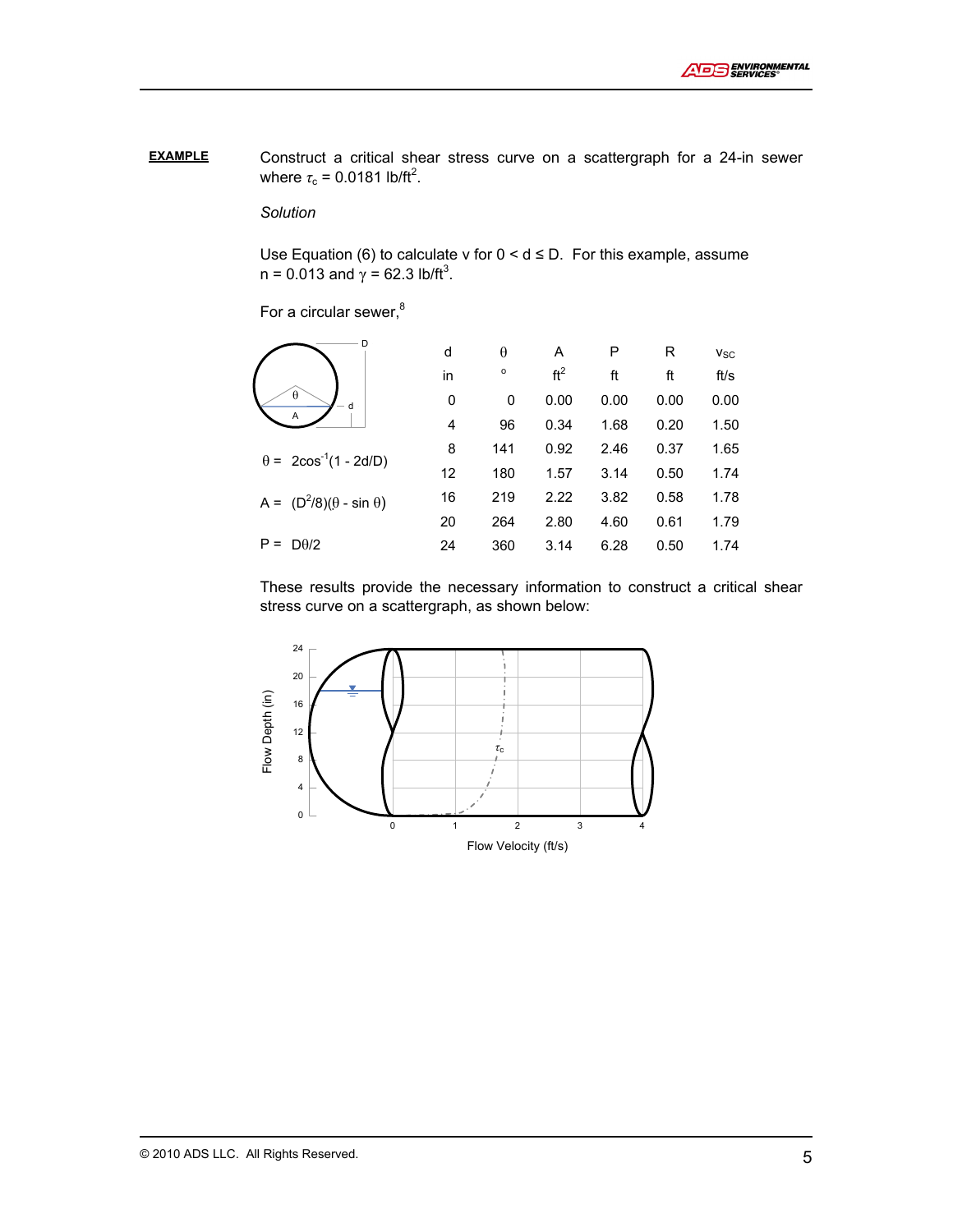## Self-Cleansing in Existing Sewers

The scattergraph provides an effective means to assess self-cleansing conditions in existing sewers with *human viewing speed* by evaluating flow monitor data with respect to a critical shear stress curve. A graphical application of the tractive force method is shown in Figure 3, depicting a scattergraph of an existing sewer that operates under self-cleansing conditions.



**FIGURE 3: Scattergraph of Self-Cleansing Sewer**

Flow monitor data ( $\circ$ ) are plotted on the scattergraph and reveal the actual operating conditions within the sewer. Manual confirmations  $( \cdot )$  are also shown and provide a means to evaluate the accuracy of the flow monitor.<sup>2</sup> The Manning Equation is used to generate a *pipe curve* ( $\cdots$ ) that effectively describes the observed flow monitor data, and the minimum and maximum hourly average dry weather flow rates ( $Q_{min}$  and  $Q_{max}$ ) are depicted using iso-Q lines (...).<sup>9,10</sup> A critical shear stress curve is then plotted. If Q<sub>max</sub> occurs to the right of the critical shear stress curve, as depicted by the arrow in Figure 3, then the actual shear stress exceeds the required critical shear stress at least once per day, and self-cleansing conditions are satisfied based on the tractive force method. If  $Q<sub>max</sub>$  occurs to the left of the critical shear stress curve, then the actual shear stress does not exceed the required critical shear stress at the defined frequency of occurrence, and silt, sediment, and debris accumulation may occur.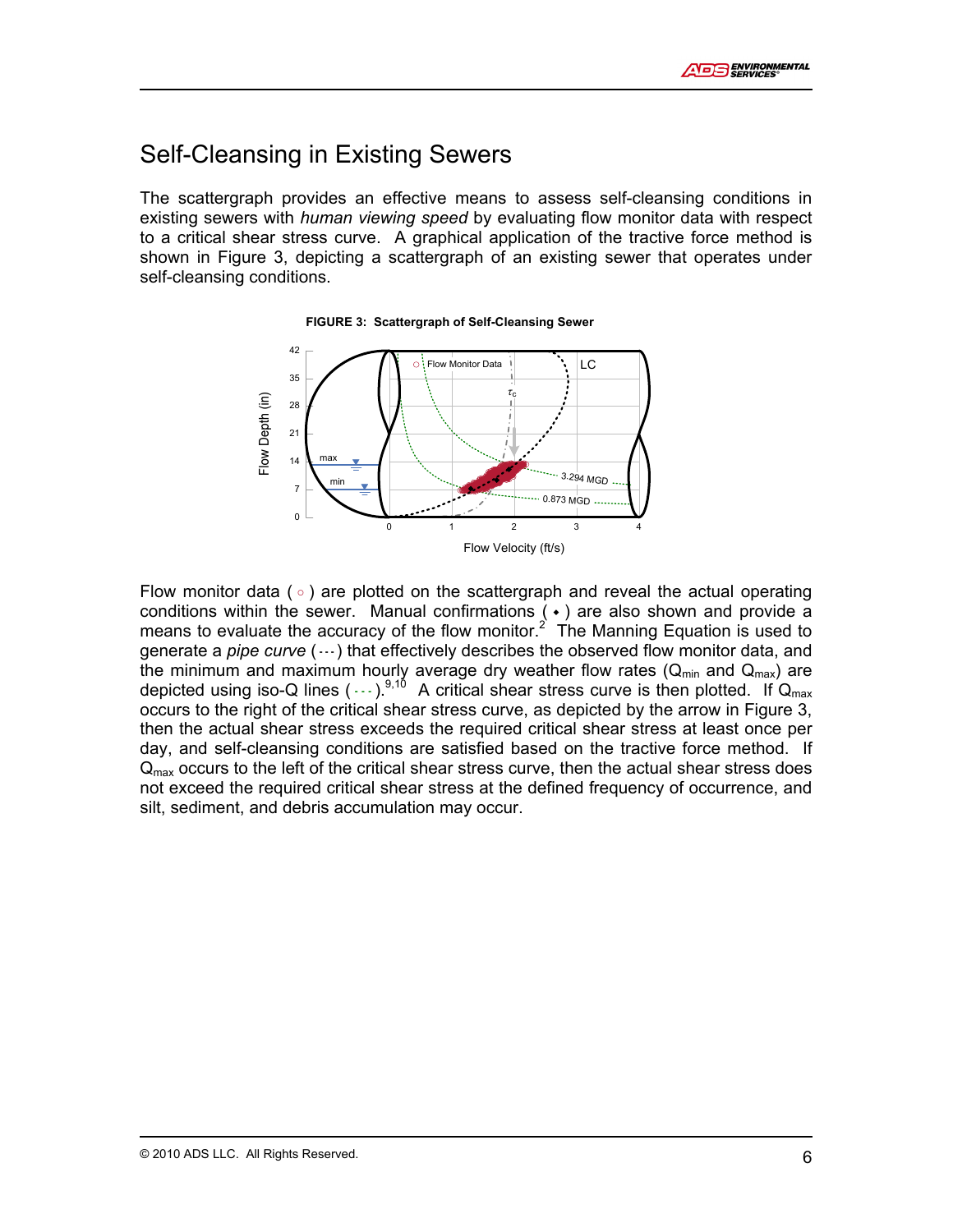Non-cleansing conditions in existing sewers may be classified as either Type I or Type II. Type I non-cleansing conditions include sewers that operate under uniform flow conditions, but do not have sufficient flow to generate a shear stress in excess of the required critical shear stress. A scattergraph of an existing sewer that operates under Type I non-cleansing conditions is shown in Figure 4.



**FIGURE 4: Scattergraph of Non-Cleansing Sewer – Type I**

These conditions often occur early in the service life of a sewer when actual sewer flows are far less than those for which the sewer was designed. This sewer is capable of operating under self-cleansing conditions, but only if  $Q<sub>max</sub>$  is increased until the required critical shear stress is exceeded.

Type II non-cleansing conditions include sewers that operate under non-uniform flow conditions caused by backwater effects resulting from a variety of downstream obstructions, or *dead dogs*. Examples include offset joints, debris, and other related conditions.<sup>9</sup> A scattergraph of an existing sewer that operates under Type II noncleansing conditions is shown in Figure 5.



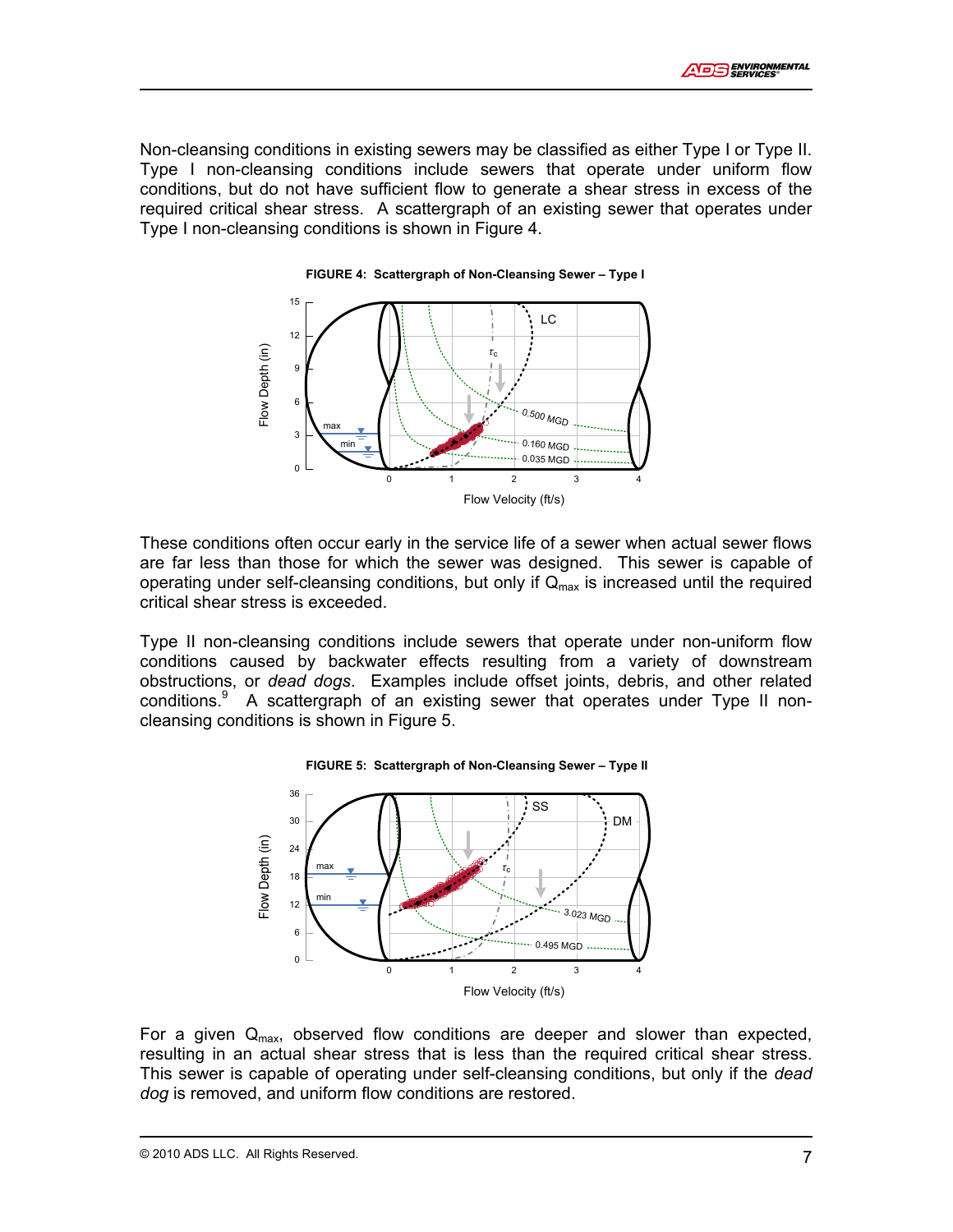# Evaluation

To evaluate the effectiveness of the tractive force method at predicting sewers that are likely to have silt, sediment, or debris problems, the authors applied the tractive force methodology as outlined in this paper to flow monitor data from over 200 existing sewers located throughout the United States. Tractive force predictions were then compared with independent silt observations, and the results are summarized in Figure 6.



This exercise was not designed as a controlled experiment, but rather a practical test of the tractive force method based on conditions commonly found in the urban sewer environment. The results were obtained from sewers ranging from 8 inches to 108 inches in diameter and were based on flow monitor data obtained from a 30-day monitoring period. Sewers predicted to be self-cleansing are shown to the right of the recommended critical shear stress, and sewers predicted to be non-cleansing are shown to the left. Independent silt observations were gathered over a subsequent 12-month observation period. Sewers where silt was observed are shown in red  $(*)$ , and sewers where silt was not observed are shown in black  $($ .

Based on these results, the general effectiveness of the tractive force approach for the self-cleansing design of sanitary sewers is illustrated. Some discrepancies between tractive force predictions and silt observations were noted, but most occurred within a +/- 20% tolerance of the recommended critical shear stress. Silt observations were identified at 12 flow monitor locations with a shear stress at  $Q_{\text{max}}$  greater than 120% of the recommended critical shear stress. These locations were further evaluated, and explanations were identified for eight locations, including a cohesive sediment layer, construction debris, abandoned flume structures, and nearby bar screens at pump stations and wastewater treatment plants.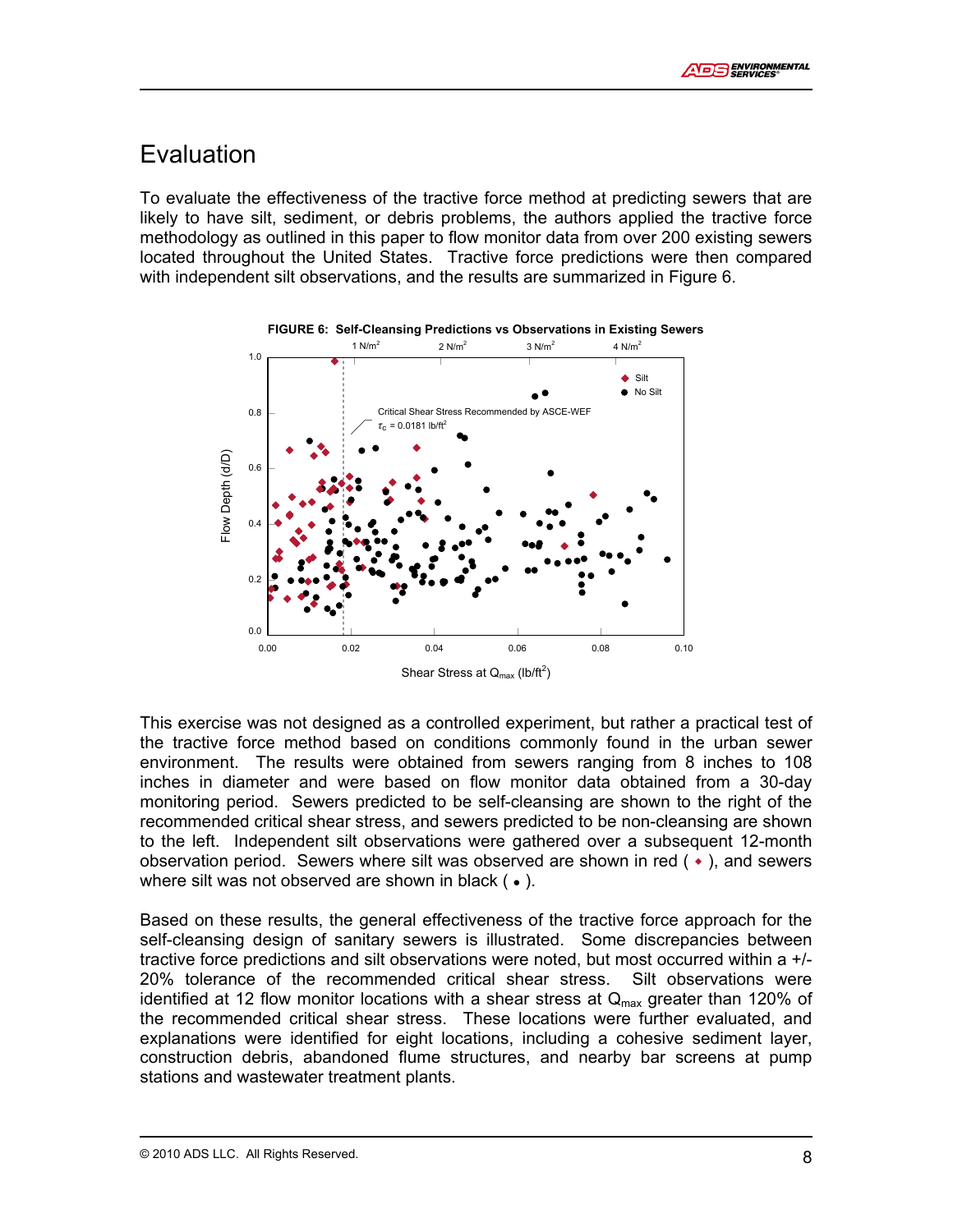

# **Conclusion**

The tractive force method is used to design sewers with self-cleansing conditions based on a critical shear stress and can be extended from the design of new sewers to the evaluation of existing sewers under actual conditions. Self-cleansing conditions can be determined by evaluating flow monitor data on a scattergraph using a critical shear stress curve. Existing sewers with adequate self-cleansing conditions are readily identified, as well as those with a potential for silt, sediment, or debris accumulation. Practical application of this method to over 200 existing sewers demonstrates the general effectiveness of the tractive force approach and supports its use for the selfcleansing design of new sewers.

# Symbols and Notation

The following symbols and notation are used in this paper:

#### **VARIABLES**

- $d = flow$  depth, in or ft
- $v =$  flow velocity, ft/s
- $Q =$  flow rate, ft<sup>3</sup>/s or MGD
- $n =$  roughness coefficient
- $R =$  hydraulic radius, ft
- $S = slope of the energy gradient$
- $\tau$  = average shear stress, lb/ft<sup>2</sup>
- $D =$  diameter, in or ft
- A = wetted area.  $\text{ft}^2$
- $P = w$ etted perimeter, ft
- $\gamma$  = specific weight of water, lb/ft<sup>3</sup>

### Acknowledgement

The authors acknowledge David Butler and LaVere Merritt for helpful discussions regarding the self-cleansing design of sanitary sewers. Special thanks are also extended to Patrick Stevens for his technical review.

#### **SUBSCRIPTS**

- $=$  critical  $\sim$
- $_{sc}$  = self cleansing
- $_{DM}$  = Design Method
- $_{LC}$  = Lanfear-Coll Method
- $_{\rm ss}$  = Stevens-Schutzbach Method